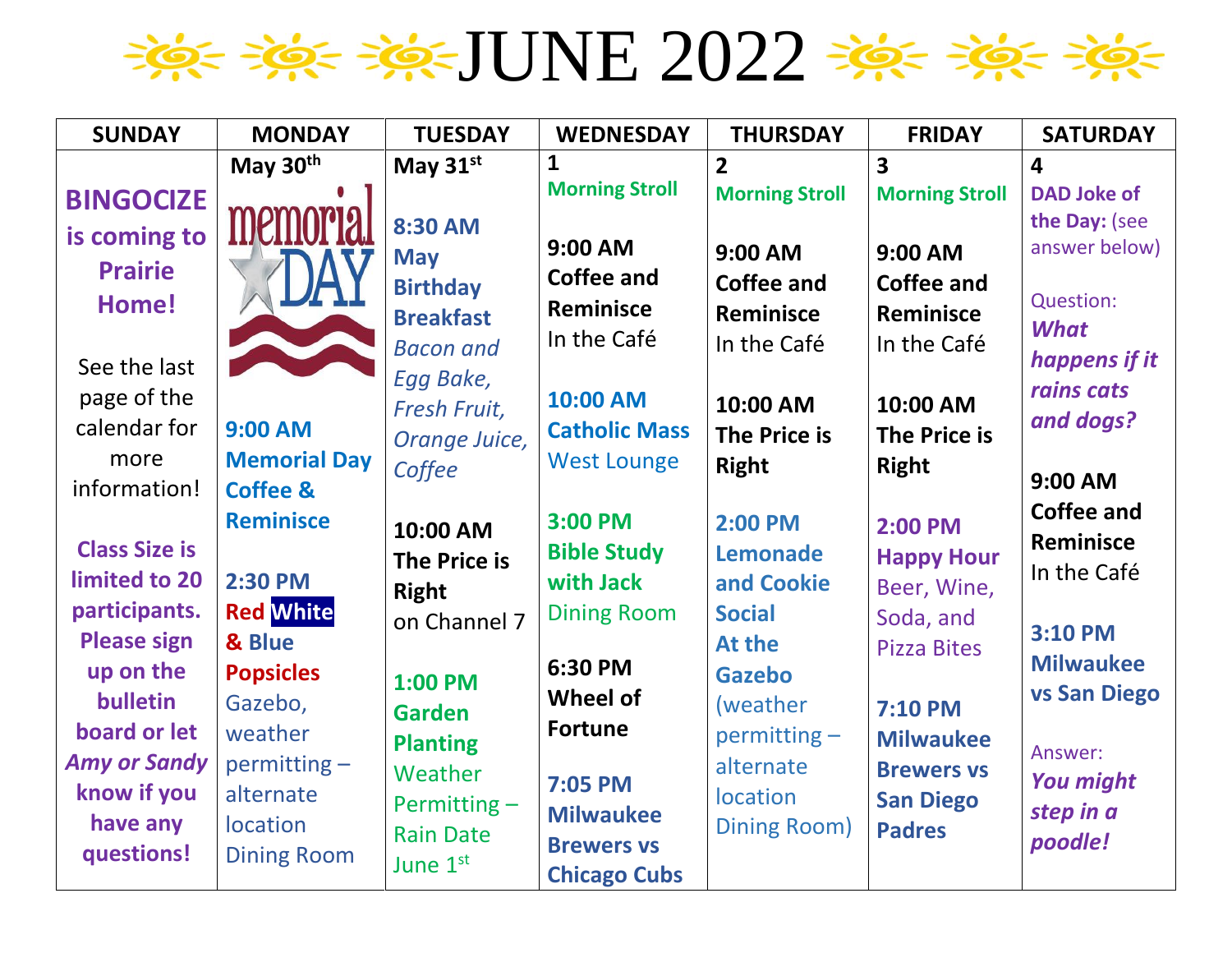

| <b>SUNDAY</b>         | <b>MONDAY</b>         | <b>TUESDAY</b>          | <b>WEDNESDAY</b>     | <b>THURSDAY</b>       | <b>FRIDAY</b>         | <b>SATURDAY</b>                |
|-----------------------|-----------------------|-------------------------|----------------------|-----------------------|-----------------------|--------------------------------|
| 5                     | 6                     | $\overline{\mathbf{z}}$ | 8                    | 9                     | 10                    | 11                             |
| Cancer                | D-Day                 | <b>Morning Stroll</b>   | <b>Happy</b>         | <b>Morning Stroll</b> | <b>Morning Stroll</b> | <b>Morning Stroll</b>          |
| <b>Survivors Day</b>  |                       |                         | <b>Birthday</b>      |                       |                       |                                |
|                       | <b>Morning Stroll</b> | 9:00 AM                 | <b>Bonnie B!</b>     | 9:00 AM               | 9:00 AM               | <b>DAD Joke of</b>             |
| <b>Morning Stroll</b> |                       | <b>Coffee and</b>       |                      | <b>Coffee and</b>     | <b>Coffee and</b>     | the Day: (see<br>answer below) |
|                       | 9:00 AM               | <b>Reminisce</b>        | 9:00 AM              | <b>Reminisce</b>      | <b>Reminisce</b>      |                                |
| 9:00 AM               | <b>Coffee and</b>     | In the Café             | <b>Coffee and</b>    | In the Café           | In the Café           | <b>Question:</b>               |
| Lutheran              | <b>Reminisce</b>      |                         | <b>Reminisce</b>     |                       |                       | Why did the                    |
| <b>Service</b>        | In the Café           | 10:00 AM                | In the Café          | 10:00 AM              | 10:00 AM              | football                       |
| On You Tube           |                       | <b>The Price is</b>     |                      | <b>The Price is</b>   | The Price is          | coach go to                    |
|                       | 10:00 AM              | <b>Right</b>            | 10:00 AM             | <b>Right</b>          | <b>Right</b>          | the bank?                      |
| 9:30 AM               | The Price is          | on Channel 7            | <b>Catholic Mass</b> | on Channel 7          | on Channel 7          |                                |
| <b>Catholic Mass</b>  | <b>Right</b>          |                         | <b>West Lounge</b>   |                       |                       | 9:00 AM                        |
| WXOW 19               | on Channel 7          | 2:00 PM                 |                      | 2:00 PM               | 2:00 PM               | <b>Coffee and</b>              |
|                       |                       | <b>BINGOCIZE</b>        | 3:00 PM              | <b>BINGOCIZE in</b>   | <b>Happy Hour</b>     | Reminisce                      |
| <b>9:30 AM</b>        | 3:00 PM               | in the                  | <b>Bible Study</b>   | the Dining            | Wine, Beer,           | In the Café                    |
| <b>Coffee Hour</b>    | <b>Sculpture</b>      | <b>Dining Room</b>      | with Jack            | <b>Room</b>           | Soda, Potato          |                                |
| in the Café           | <b>Art Creations</b>  |                         | <b>Dining Room</b>   |                       | <b>Chips</b>          | 3:10 PM                        |
|                       | with Liz              | <b>7:10 PM</b>          |                      | 3:30 PM               |                       | <b>Milwaukee vs</b>            |
| <b>1:10 PM</b>        | <b>Dining Room</b>    | <b>Milwaukee</b>        | <b>7:10 PM</b>       | Lutheran              | 7:10 PM               | <b>Washington</b>              |
| <b>Milwaukee</b>      |                       | <b>Brewers vs</b>       | <b>Milwaukee</b>     | <b>Prayer</b>         | <b>Milwaukee</b>      |                                |
| <b>Brewers vs</b>     | 6:30 PM               | Philadelphia            | <b>Brewers vs</b>    | <b>Service</b>        | <b>Brewers vs</b>     | Answer: To                     |
| <b>San Diego</b>      | <b>Wheel of</b>       | <b>Phillies</b>         | Philadelphia         | <b>Dining Room</b>    | <b>Washington</b>     | get his                        |
| <b>Padres</b>         | <b>Fortune</b>        |                         | <b>Phillies</b>      |                       | <b>Nationals</b>      | quarter back                   |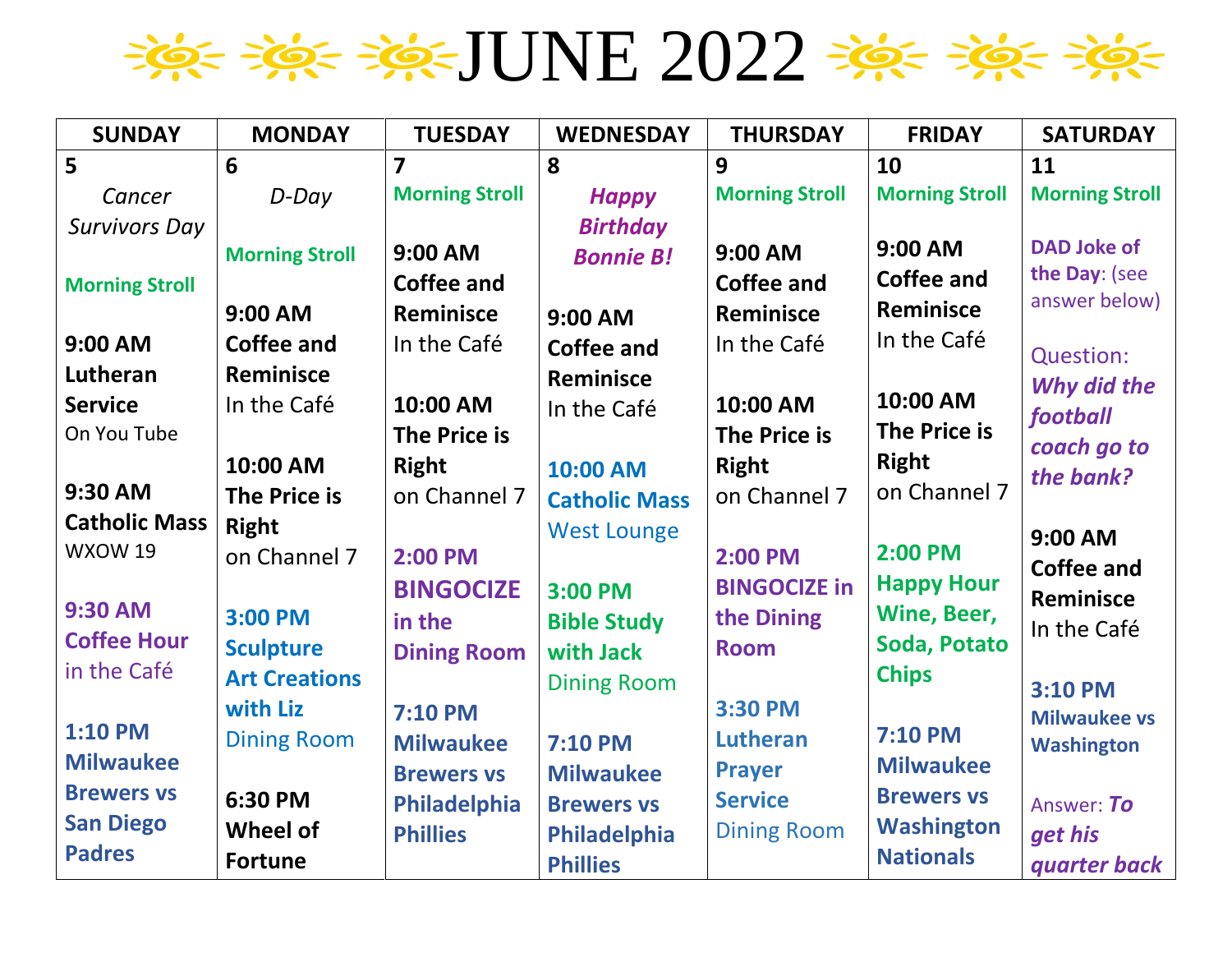

| <b>SUNDAY</b>                                                               | <b>MONDAY</b>                                                                                        | <b>TUESDAY</b>                                                                | <b>WEDNESDAY</b>                                                                       | <b>THURSDAY</b>                                                       | <b>FRIDAY</b>                                                                                 | <b>SATURDAY</b>                                                            |
|-----------------------------------------------------------------------------|------------------------------------------------------------------------------------------------------|-------------------------------------------------------------------------------|----------------------------------------------------------------------------------------|-----------------------------------------------------------------------|-----------------------------------------------------------------------------------------------|----------------------------------------------------------------------------|
| 12                                                                          | 13                                                                                                   | 14                                                                            | 15                                                                                     | 16                                                                    | 17                                                                                            | 18                                                                         |
| <b>National</b><br>Children's Day                                           | <b>Morning Stroll</b>                                                                                | <b>Morning Stroll</b>                                                         | <b>World Elder</b><br>Abuse                                                            | World Sea<br><b>Turtle Day</b>                                        | <b>Happy</b><br><b>Birthday Jo!</b>                                                           | <b>DAD Joke of</b><br>the Day: (see                                        |
| <b>Morning Stroll</b><br>9:00 AM<br>Lutheran<br><b>Service</b>              | 9:00 AM<br><b>Coffee and</b><br>Reminisce<br>In the Café<br>10:00 AM                                 | 9:00 AM<br><b>Coffee and</b><br><b>Reminisce</b><br>In the Café<br>10:00 AM   | Awareness<br><b>Morning Stroll</b><br>9:00 AM<br><b>Coffee and</b><br><b>Reminisce</b> | <b>Morning Stroll</b><br>9:00am<br><b>Coffee and</b><br>Reminisce     | 9:00am<br><b>Coffee and</b><br><b>Reminisce</b><br>In the Café                                | answer below)<br>Question:<br><b>Where do</b><br>you find a<br>cow with no |
| On You Tube<br>9:30 AM<br><b>Catholic Mass</b><br>WXOW 19<br><b>9:30 AM</b> | <b>The Price is</b><br><b>Right WKBT</b><br>$\mathbb{P}$<br>JJ<br>200<br>$\sqrt{}$<br>3:00 PM        | <b>The Price is</b><br><b>Right</b><br>On WKBT<br>2:00 PM<br><b>BINGOCIZE</b> | In the Café<br>10:00 AM<br><b>Catholic Mass</b><br><b>West Lounge</b>                  | In the Café<br>10:00 AM<br><b>The Price is</b><br><b>Right WKBT</b>   | 10:00 AM<br>The Price is<br><b>Right WKBT</b><br>2:00pm<br><b>Spring into</b>                 | legs?<br>9:00 AM<br><b>Coffee and</b><br>Reminisce<br>3:10 PM              |
| <b>Coffee Hour</b><br>in the Café<br>12:35 PM<br><b>Milwaukee</b>           | <b>Entertainer</b><br><b>Kent Larson</b><br><b>Playing the</b><br><b>Accordion</b><br><b>Outside</b> | in the Dining<br><b>Room</b><br><b>6:10 PM</b><br><b>Milwaukee</b>            | 3:00 PM<br><b>Bible Study</b><br>with Jack<br><b>Dining Room</b>                       | 2:00 PM<br><b>BINGOCIZE</b><br>in the Dining<br><b>Room</b>           | <b>Summer</b><br><b>Happy Hour</b><br><b>Tropical</b><br><b>Wine Coolers</b><br>& Pizza Bites | <b>Milwaukee</b><br><b>Brewers vs</b><br><b>Cincinnati</b><br><b>Reds</b>  |
| <b>Brewers vs</b><br><b>Washington</b><br><b>Nationals</b>                  | 6:30 PM<br><b>Wheel of</b><br><b>Fortune</b>                                                         | <b>Brewers vs</b><br><b>New York</b><br><b>Mets</b>                           | <b>6:10 PM</b><br><b>Milwaukee</b><br><b>Brewers vs</b><br><b>NY Mets</b>              | <b>6:10 PM</b><br><b>Brewers vs</b><br><b>New York</b><br><b>Mets</b> | <b>6:10 PM</b><br><b>Milwaukee</b><br>vs Cincinnati                                           | Answer:<br><b>Right where</b><br>you left it!                              |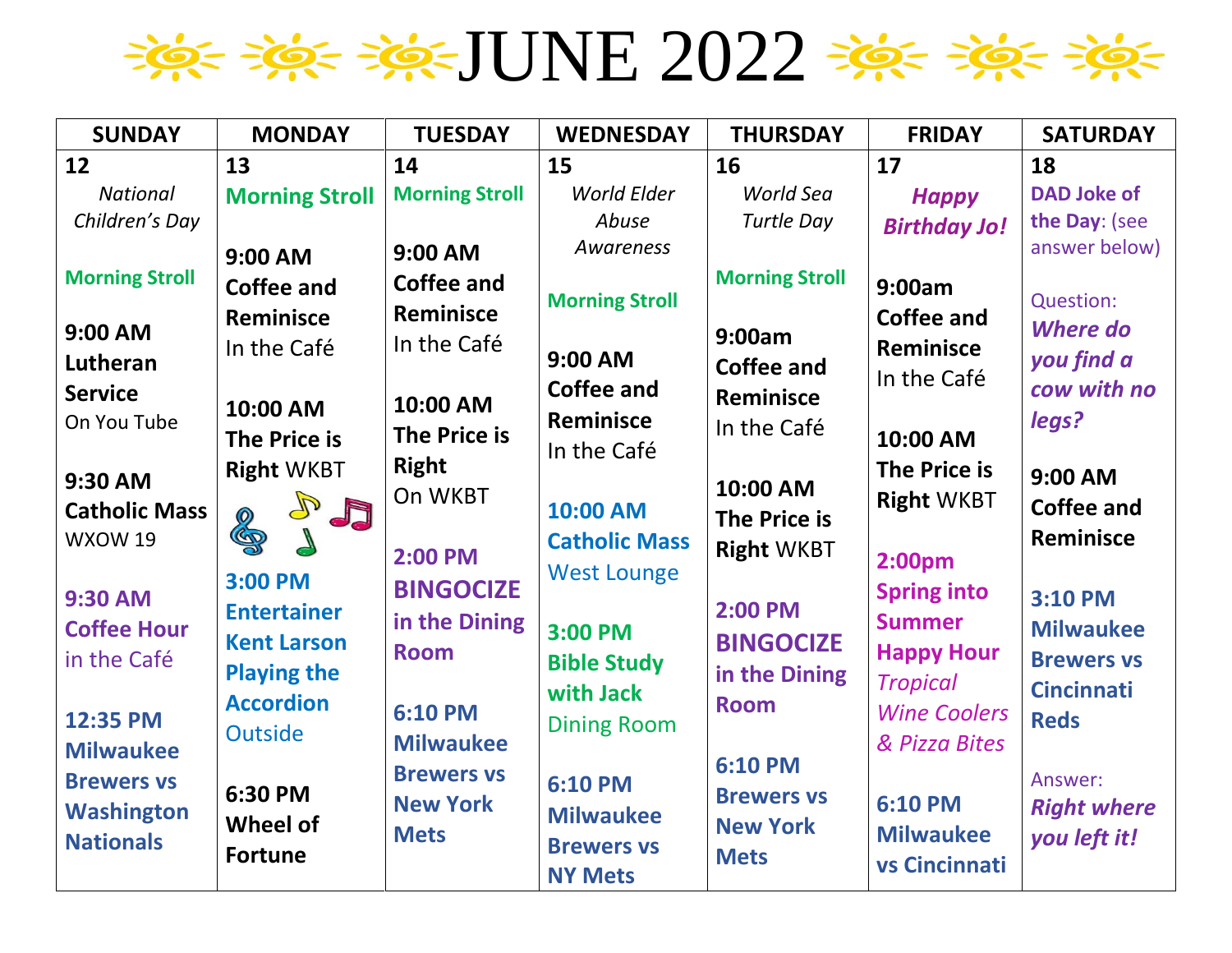

| <b>SUNDAY</b>         | <b>MONDAY</b>         | <b>TUESDAY</b>        | <b>WEDNESDAY</b>      | <b>THURSDAY</b>                      | <b>FRIDAY</b>         | <b>SATURDAY</b>     |
|-----------------------|-----------------------|-----------------------|-----------------------|--------------------------------------|-----------------------|---------------------|
| 19                    | 20                    | 21                    | 22                    | 23                                   | 24                    | 25                  |
| <b>Happy</b>          | <b>Morning Stroll</b> | <b>Morning Stroll</b> | <b>Be Kinder Day</b>  | <b>Morning</b>                       | <b>Morning Stroll</b> | <b>DAD Joke of</b>  |
|                       |                       |                       |                       | <b>Stroll</b>                        |                       | the Day: (see       |
| <b>FatHeR'S</b>       | 9:00 AM               | 8:30 AM               | <b>Morning Stroll</b> |                                      | 9:00am                | answer below)       |
| Daul                  | <b>Coffee and</b>     | June                  |                       | 9:00am                               | <b>Coffee and</b>     |                     |
|                       | <b>Reminisce</b>      | <b>Birthday</b>       | 9:00 AM               | <b>Coffee and</b>                    | Reminisce             | Question:           |
| <b>Morning Stroll</b> | In the Café           | <b>Breakfast</b>      | Coffee and            | Reminisce                            | In the Café           | Why didn't          |
|                       |                       | <b>Blueberry</b>      | <b>Reminisce</b>      | In the Café                          |                       | the melons          |
| 9:00 AM               | 10:00 AM              | Pancakes,             | In the Café           |                                      | 10:00 AM              | get married?        |
| <b>Coffee and</b>     | <b>The Price is</b>   | <b>Sausage</b>        |                       | 2:00 PM                              | <b>The Price is</b>   |                     |
| Reminisce             | <b>Right WKBT</b>     | Links, Juice,         | 10:00 AM              | <b>BINGOCIZE</b>                     | <b>Right WKBT</b>     | 9:00 AM             |
| In the Café           | Center Lounge         | and Coffee            | <b>Catholic Mass</b>  | in the Dining                        | Center Lounge         | <b>Coffee and</b>   |
|                       |                       |                       | <b>West Lounge</b>    | <b>Room</b>                          |                       | <b>Reminisce</b>    |
| 2:30 PM               | 3:00 PM               | 2:00 PM               |                       |                                      | 2:00 PM               |                     |
| <b>Father's Day</b>   | <b>Genealogy</b>      | <b>BINGOCIZE</b>      | 3:00 PM               | 3:00 PM                              | <b>Happy Hour</b>     | 3:10 PM             |
| <b>Ice Cream</b>      | and History           | in the Dining         | <b>Bible Study</b>    |                                      | Wine, Beer,           | <b>Milwaukee</b>    |
| <b>Treats</b>         | <b>Club with Liz</b>  | <b>Room</b>           | with Jack             | <b>Welcoming</b><br><b>Committee</b> | Soda, and             | <b>Brewers vs</b>   |
| at the                | <b>Dining Room</b>    |                       | <b>Dining Room</b>    |                                      | <b>Snacks</b>         | <b>Toronto Blue</b> |
| <b>Gazebo</b>         |                       | <b>7:10 PM</b>        |                       | <b>Club with Liz</b>                 |                       | <b>Jays</b>         |
| (weather              | <b>7:10 PM</b>        | <b>Milwaukee</b>      | <b>7:10 PM</b>        | <b>Dining Room</b>                   | <b>7:10 PM</b>        |                     |
| permitting-           | <b>Milwaukee</b>      | <b>Brewers vs</b>     | <b>Milwaukee</b>      |                                      | <b>Milwaukee</b>      | Answer:             |
| alternate             | <b>Brewers vs</b>     | <b>St. Louis</b>      | <b>Brewers vs</b>     | 6:30 PM                              | <b>Brewers vs</b>     | <b>Because they</b> |
| location              | <b>St. Louis</b>      |                       | <b>St. Louis</b>      | Wheel of                             | <b>Toronto Blue</b>   | cantaloupe!         |
| <b>Dining Room)</b>   | <b>Cardinals</b>      | <b>Cardinals</b>      | <b>Cardinals</b>      | <b>Fortune</b>                       | <b>Jays</b>           |                     |